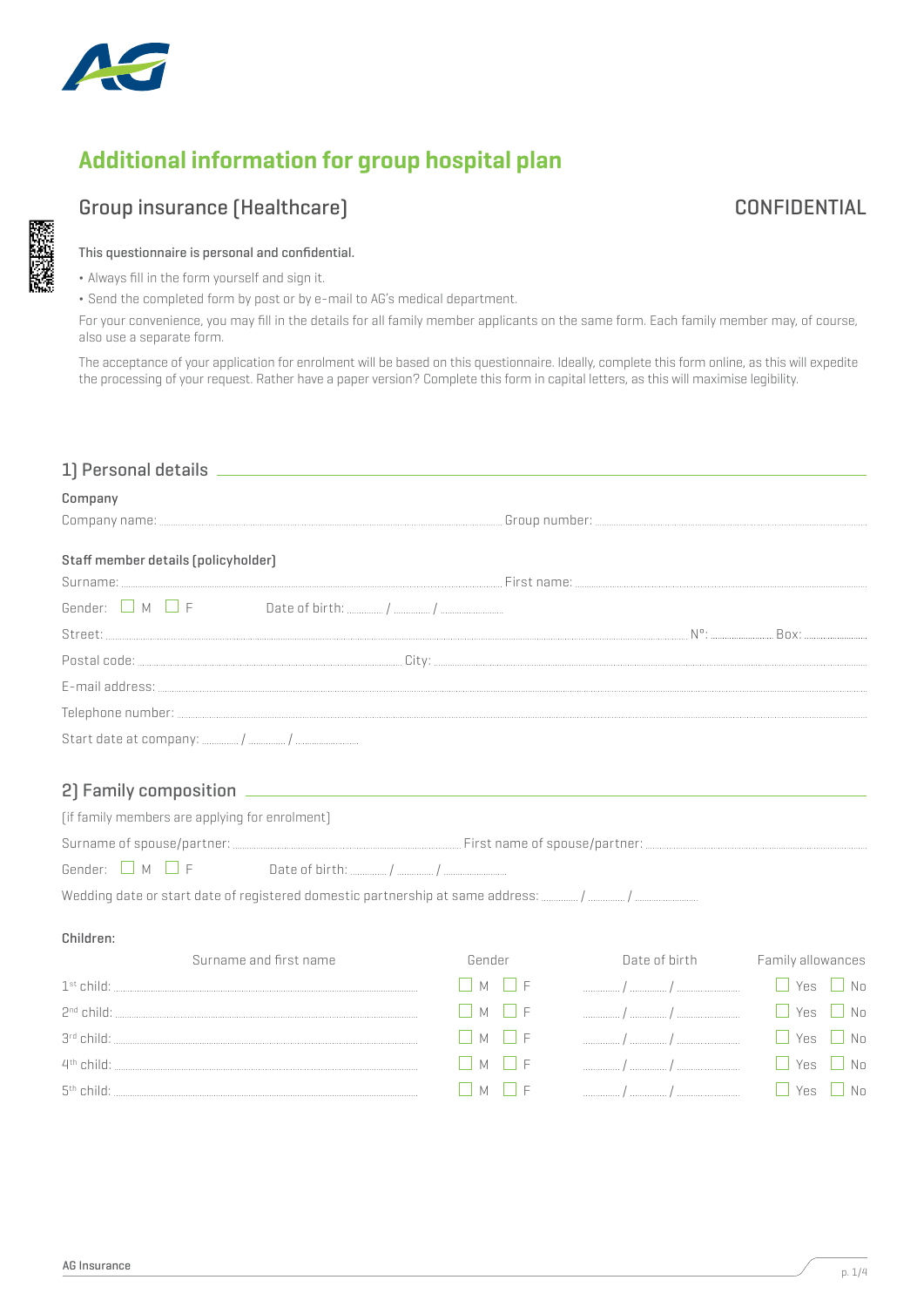## 3) Medical questionnaire

Are all applicants in good health?  $\Box$  Yes  $\Box$  No If not:

| Name of applicant | Nature of illness or condition | Date of first symptoms | <b>Prescribed treatment</b> |
|-------------------|--------------------------------|------------------------|-----------------------------|
|                   |                                | <br>.                  |                             |
|                   |                                |                        |                             |
|                   |                                | .                      |                             |

Have any of the applicants had an accident with injuries in the last five years or have they consulted a specialist?

## $\Box$  Yes  $\Box$  No

If yes:

| Name of applicant | Nature of illness or condition $\Box$ Date of accident or consultation | Course of treatment and<br>duration |
|-------------------|------------------------------------------------------------------------|-------------------------------------|
|                   | <br><br>                                                               |                                     |
|                   | .<br>.                                                                 |                                     |
|                   | .<br>. 1<br>                                                           |                                     |

| Have any of the applicants been hospitalised in the last 10 years? $\Box$ Yes $\Box$ No |  |
|-----------------------------------------------------------------------------------------|--|
| If yes:                                                                                 |  |

| Name of applicant | Nature of illness or condition | Date and duration of the<br>hospital stay | <b>Disability rating [if applicable]</b> |
|-------------------|--------------------------------|-------------------------------------------|------------------------------------------|
|                   |                                | <br>.                                     |                                          |
|                   |                                | <br>.<br>                                 |                                          |
|                   |                                | .<br>.                                    |                                          |

| Is the family expecting a child? $\Box$ Yes $\Box$ No |  |
|-------------------------------------------------------|--|
|                                                       |  |

## What is the height, weight and blood pressure of each applicant?

|                       | Weight   kg | Blood pressure (systolic/diastolic) |
|-----------------------|-------------|-------------------------------------|
| Staff member:         |             |                                     |
|                       |             |                                     |
| $1st$ child:          |             |                                     |
| $2nd$ child:          |             |                                     |
| $3rd$ child:          |             |                                     |
| 4 <sup>th</sup> child |             |                                     |
|                       |             |                                     |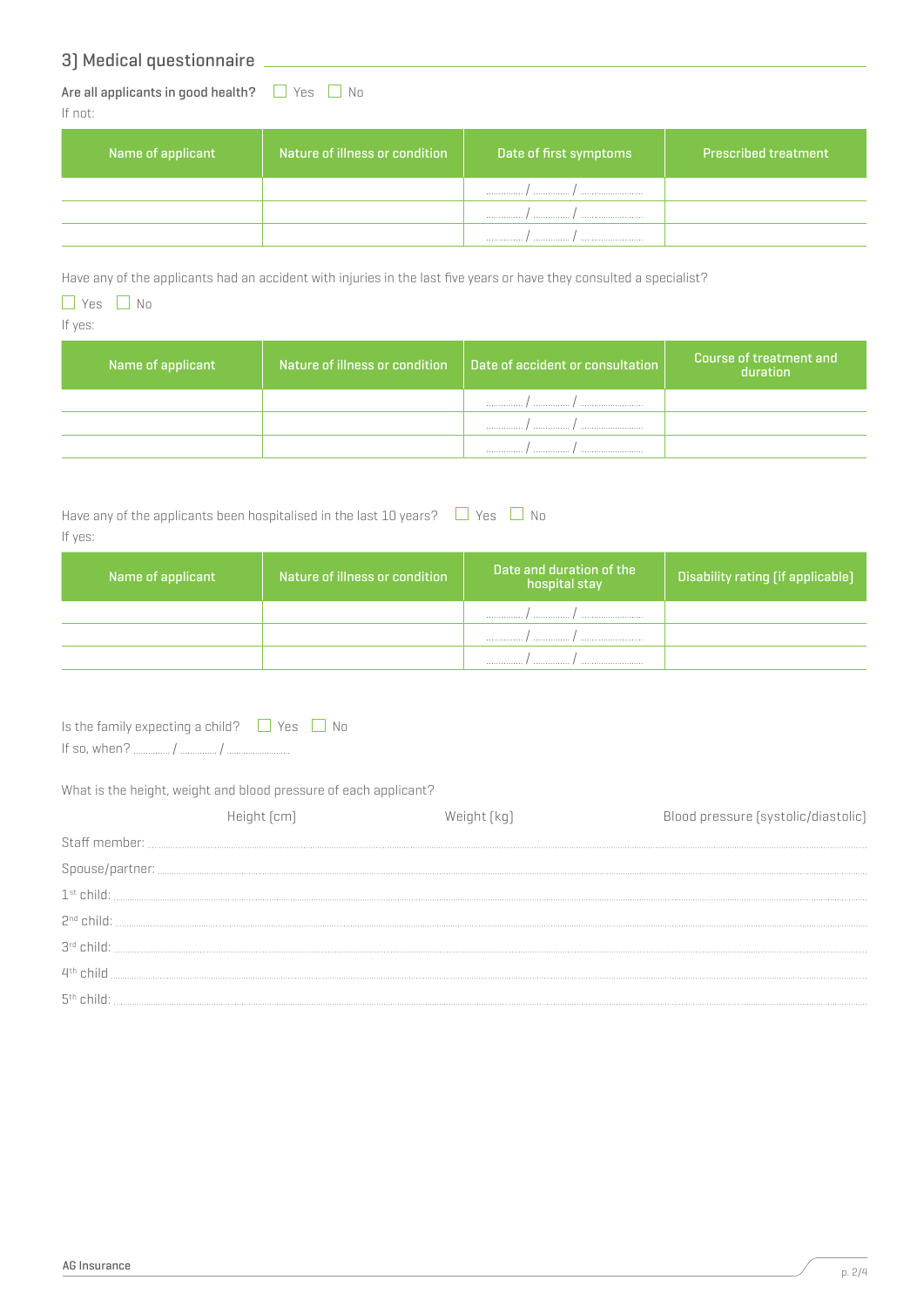## 4) Important

I, undersigned, explicitly agree to the processing of my health data by AG and my authorized representatives for the purpose of describing the risk and/or handling the claim, including the establishment of statistics. AG is controller for the processing of these data and undertakes to comply with its obligations under the applicable privacy legislation.

I have been informed about my right to withdraw my consent for the processing of my health data at any time. I acknowledge that in this case AG will be unable to perform the contractual relationship.

#### I the undersigned declare that:

- **+** I will keep a copy of this form for my records;
- **+** I am aware of the general terms and conditions applicable to the group hospital plan;
- **+** I have taken note of the Information Document on the last page of this form.

```
Drawn up in on / /
```
Signature of the staff member:

Signature of the insured (over the age of 18):

## **What should you do with this form?**

#### Send the completed form to:

- **+** AG
	- Medical Department, Health Care 1JQ5B 53 boulevard Emile Jacqmain, 1000 Brussels OR
- **+** hc-underwriting@aginsurance.be

## **Questions? Concerns?**

We are happy to assist you with any questions you may have.

#### Call or e-mail us on:

- **+** 02 664 12 05 (8:00 am 4:45 pm)
- **+** hc-underwriting@aginsurance.be